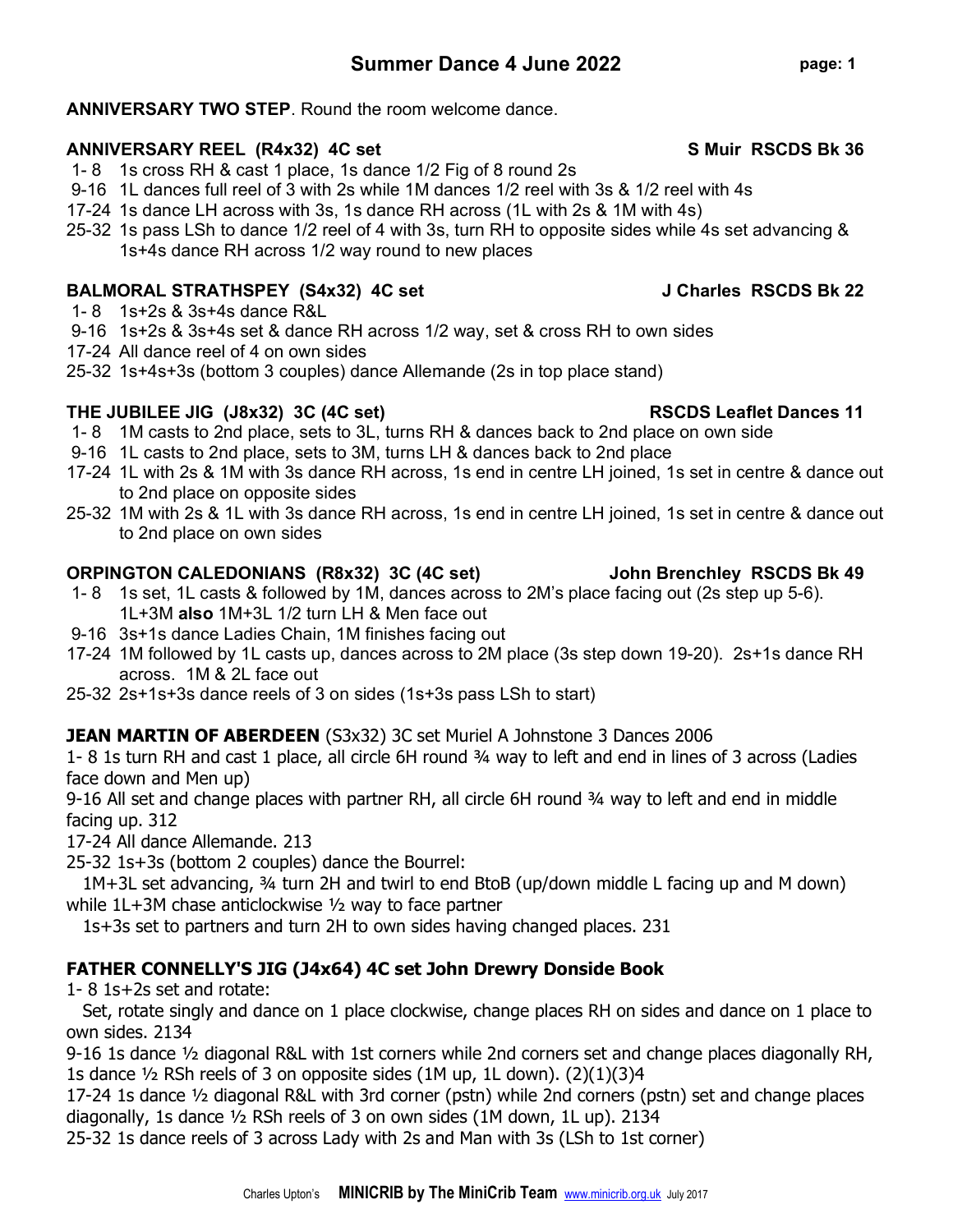# Summer Dance 4 June 2022 page: 2

# THE ROYAL YACHT BRITANNIA (R8x40) 3C (4C set) John Drewry RSCDS Bk 43

- 1- 8 1s set, dance down to 2nd place & out own side, cast round to left & into middle (2nd place) LSh to LSh (on opposite sides)
- 9-16 1s dance RH across (Lady with 2M+3M & Man with 2L+3L) & LH across with 2s+3s on own sides 1s end passing LSh to face 1st corners
- 17-24 1s set to 1st corners, 1s dance RSh round each other to face 2nd corners, set & dance round each other to 2nd place own side facing out
- 25-32 2s+1s+3s dance reels of 3 on own sides (1s giving RSh to person on their right)
- 33-40 2s+1s+3s circle 6H round & back

# TRIPLE HAPPINESS (S3x32) 3C Yoshiki Oyama RSCDS Book 52

1- 8 1s advance and retire (1 step each) taking RH briefly, 1s ½ turn LH, cross down between 2s and cast up to place

9-16 1s+2s dance the Knot. 1s end facing 1st corners

17-24 1s dance Corners pass and turn with 1st corners, pass RSh, Repeat with 2nd corners and 1s pass RSh into 2nd place own sides (corners turn 2H in centre)

# THE IRISH ROVER (R8x32) 3C (4C set) James B. Cosh 22 SCDs

1- 8 1s dance down below 3s and cast up to 2nd place own sides, 1L dances RH across with 2s while 1M dances RH across with 3s

9-16 1s dance  $\frac{1}{2}$  diagonal reel of 4 with 1st corners,  $\frac{1}{2}$  reel with 2nd corners and  $\frac{1}{2}$  turn LH in centre to face 1st corners

17-24 1s dance reels of 3 across giving LSh to 1st corners ending in 2nd place own sides. (3)1(2)

25-32 1s dance diagonal R&L (1M crossing down and 1L crossing up to start) 213

### INTERVAL

CRAMOND BRIDGE (R8x32) 3C (4C set) Valerie Farr London Jubilee Book

1- 8 1s cross RH and cast 1 place, cross LH and cast (Lady up, Man down), to meet in middle in prom hold facing 2nd Man

9-16 1s dance ½ diagonal reel with 1st corners and ½ reel with 2nd corners, end in middle facing Ladies' side

17-24 1s lead out, cross and cast (Lady up, Man down) to meet in middle, 1s turn RH as  $2s+3s$  dance  $\frac{1}{2}$ R&L round them

25-32 1s lead up and cast to 2nd place and 2s+1s+3s turn partners RH

### TORRIDON LASSIES (J8x40) 3C (4C set) John Brenchley Kangaroo Paw

8 1s cross and cast 1 place, 1s dance LH across (1L with 2s, 1M with 3s) and end facing 4th corner 9-16 1s set to corners then to partner up/down the dance and end facing 1st corners, turn corners RH and pass partner LSh to face 2nd corners

17-24 1s dance ½ diagonal reel of 4 with 2nd corners and pass LSh to face 3rd corners, 1s set to corners then set to partner across the dance and end facing 4th corners

25-32 1s turn 4th corner (pstn) RH and pass partner LSh to face 1st corners, 1s dance ½ diagonal reel of 4 with 1st corners and pass RSh to BtoB (1M facing up)

33-40 1s dance RSh round 2nd corners and ½ Fig of 8 (1L up, 1M down) while 2s+3s set and cross RH, set (facing up/down) and change place RH on sides. 213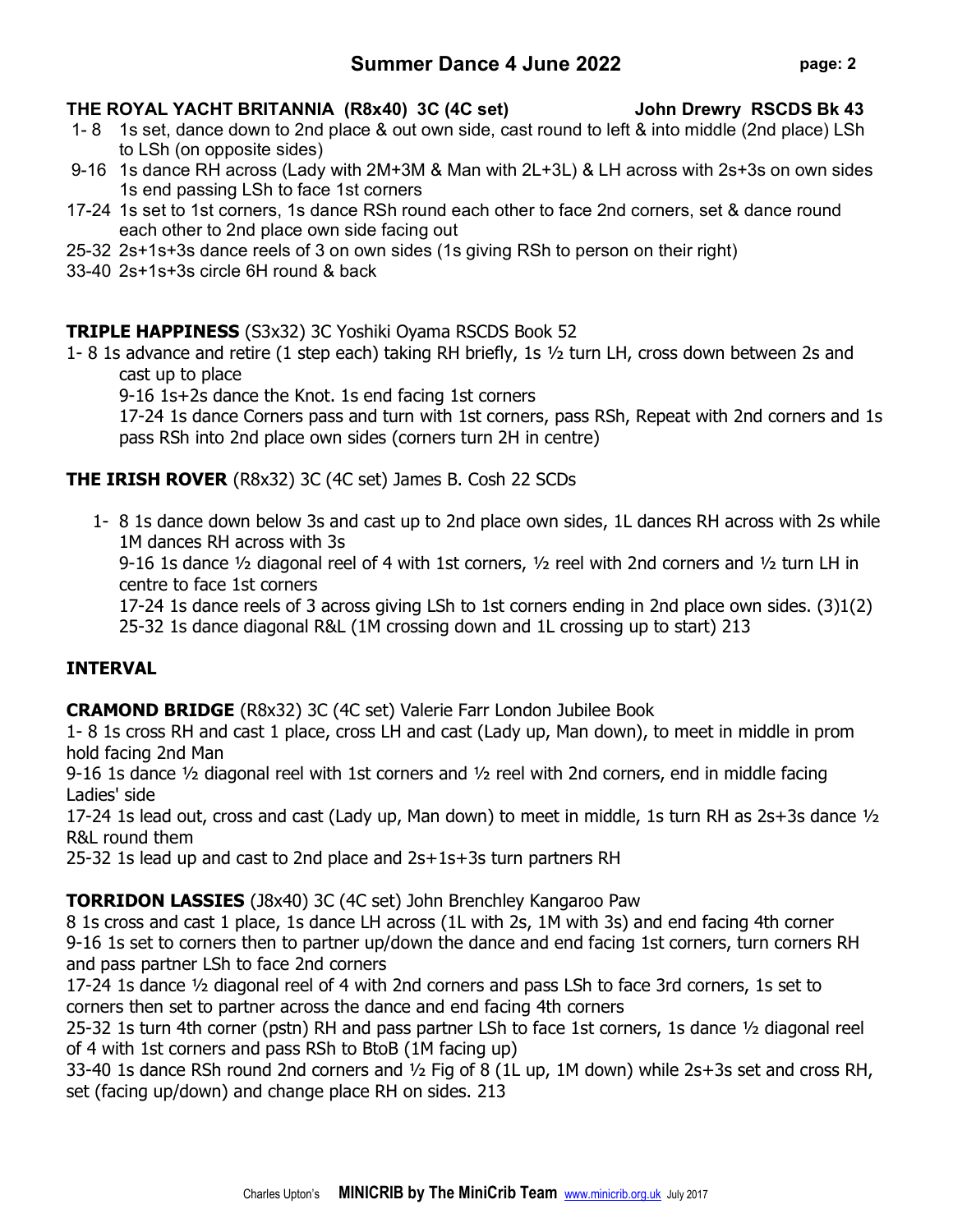### GLENGARRY HOMESTEAD (S4x32) 4C set John Brenchley Kangaroo Paw

1- 8 1s+3s dance ½ Figs of 8 round 2s/4s, 1s+3s dance down 1 place and turn inwards face up as 2s also 4s dance up 1 place and in to face 1s/3s and all set

9-16 2s+1s also 4s+3s circle 4H round to left, all dance ½ RSh reels of 4 on sides but end with 1s+4s ¾ turning LH bringing Ladies into centre

17-24 1s+4s dance the Targe:

17-18 1st and 4th Ladies ¾ turn RH while Men dance ¼ way round anticlockwise

19-20 1st Man with 4th Lady and 1st Lady with 4th Man full turn LH

21-22 1st and 4th Ladies ¾ turn RH while Men dance ¼ way round anticlockwise

23-24 1st Man with 4th Lady and 1st Lady with 4th Man turn LH to end on sides. (3)1(4)2

25-32 All dance ½ RSh reels of 4 on sides, all set and 3s+4s cross to own sides. 2413

## FESTIVAL FLING (R8x32) 3C (4C Set) L Davidson RSCDS Bk 44

- 1- 8 1s set, cross RH, cast 2 places & dance up to face 1st corners
- 9-12 1s set to 1st corner & change places RH with 1st corner persons passing LSh to face 2nd corners (M facing M & L facing L)
- 13-16 Original 1st corner persons set to 2nd corners & change places RH with 2nd corners passing LSh to face 1st corner (M facing M & L facing L)
- 17-20 Original 2nd corner persons set to 1st corners (1s), change places RH & 1s end facing opposite sides as for double triangles
- 21-24 All set, corner persons chase 1 place clockwise while 1s PdB round each other to face down (Man with partner on left)
- 25-32 1s dance down between 3s, cast up to 2nd place, dance up between 2s & cast to 2nd place

# A CAPITAL JIG (J8x32) 3C (4C set) Tine E Mackay 5 dances 2009

1- 8 1s+2s set and rotate and end 1s facing up, 2s down:

Set, rotate singly and dance on 1 place clockwise, change places RH on sides and dance on 1 place to own sides (1s in 2nd place facing up)

9-16 1s dance reels of 3 on own sides (RSh to 2s)

17-24 1s set and turn ¾ RH to face own sides, 1s dance LH across (1L with 2s, 1M with 3s) to end 2nd place opposite sides

25-32 1s set and turn ¾ RH to face opposite sides, 1s dance LH across (1M with 2s, 1L with 3s) ending 2nd place own sides

# HOLYROOD STRATHSPEY (S8x32) 3C (4C set) Mervyn C Short 2015 RSCDS Book 51

1- 8 1s set, turn RH to face out and cast (2s step up 5-6), 1s turn RH to face out in 2nd place 9-16 Reels of 3 on sides (Man up, RSh to 2M, Lady down, RSh to 3L). 1s end BtoB in centre facing 1st corners

17-24 1s+1st corners dance Corner pass and turn, 1s pass RSh and dance Corner pass and turn with 2nd corners ending in 2nd place own side

25-32 2s+1s+3s circle 6H round and back

SCOTT MEIKLE (R4x32) 4C set Alice McLean Laurieston Collection 1 and RSCDS Book 46

1- 8 1s cross RH and cast to 2nd place, 1s dance ½ Fig of 8 round 2s

9-16 1s+3s dance RH across, LH back

17-24 1L followed by 3L dance Tandem reel of 3 across with 2s (LSh to 2M) and 1s end 3rd place while 3M followed by 1M dance reel of 3 with 4s (LSh to 4L) and 3s end in 2nd place. 2314 25-32 1s+4s dance ½ R&L, turn partners RH 1½ times. 2341